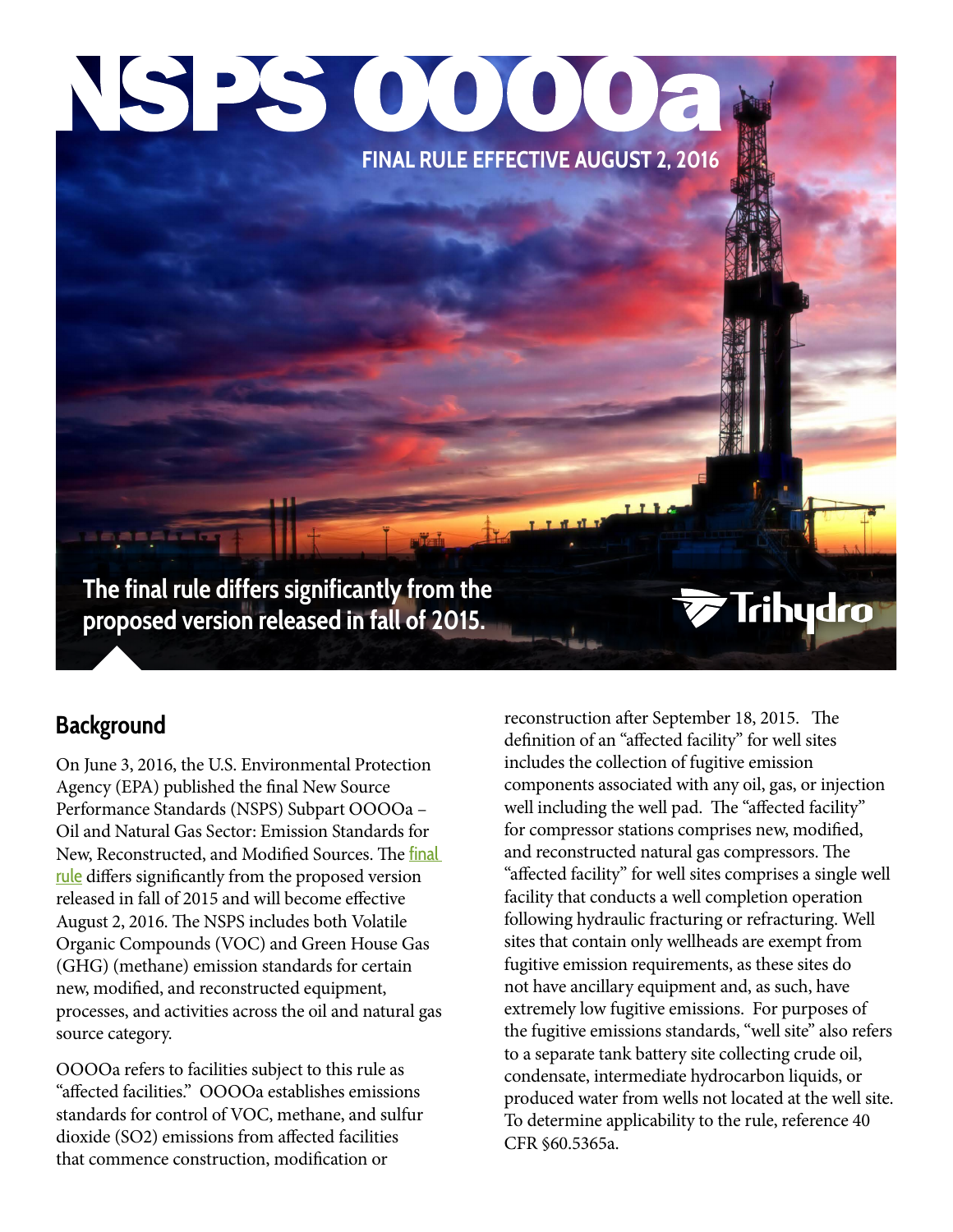# NSPS 0000a

### **Fugitive Emission Requirements: Well Sites and Compressor Stations**

The most significant change from the original proposed rule from fall 2015, is that fugitive emissions monitoring is required on a fixed schedule instead of the proposed semi-annual monitoring and performance based "skip period" rule. Compressor stations will require quarterly monitoring and well sites will require semiannual monitoring using optical gas imaging (OGI) as EPA defined in the best system of emission reduction (BSER). These quarterly and semiannual inspections will then require follow-up monitoring if fugitive emissions are not repaired during the initial survey. Follow-up monitoring is suggested to be completed using OGI, but Method 21 (including soap bubble testing) can also be used. The owner/operator has thirty days after detection to repair any fugitive emission leaks found and an additional thirty days from repair to re-monitor and verify repair.

In addition to quarterly and semiannual fugitive emission surveys, owners and operators are required to maintain a substantial amount of data both on field documents and in the form of monitoring plans. This information is to be kept for five years and submitted annually to the EPA. To cope with these recordkeeping requirements, Trihydro is developing a webbased software program designed to automatically track information for easy access, updates, recordkeeping, and annual EPA report submission for well site and compressor station fugitive emission inspections.

Originally, the proposed rule required corporatewide and site-specific fugitive emission monitoring plans. The final rule requires owners or operators to develop a fugitive emission monitoring plan for a company defined area of well sites and separately for a company defined area of compressor stations. The final rule provided owners/operators some flexibility to group well sites or compressor stations that are located within close proximity, under



**Fugitive emission monitoring** is required on a fixed schedule instead of the proposed semi-annual monitoring and performance based "skip period" rule.

common control within a field or district, or that are managed by a single group of personnel. This will also allow owners and operators within different basins the ability to adapt their plans to specific elements of the corresponding area. (i.e., geography, well site characterization, emission profile). As a result, the final rule requires owners and operators to develop a plan that generally describes the sites. This includes descriptions of equipment, plans for how they will monitor, etc.

#### **The following records are required for each monitoring survey:**

- Date of the survey.
- Beginning and end time of the survey.
- Name of operator(s) performing survey, including the training and experience of the operator.
- Monitoring instrument used.
- When optical gas imaging is used to perform the survey, one or more digital photographs or videos, captured from the optical gas imaging instrument used for monitoring, of each required survey being performed. The digital photograph must include the date the photograph was taken and the latitude and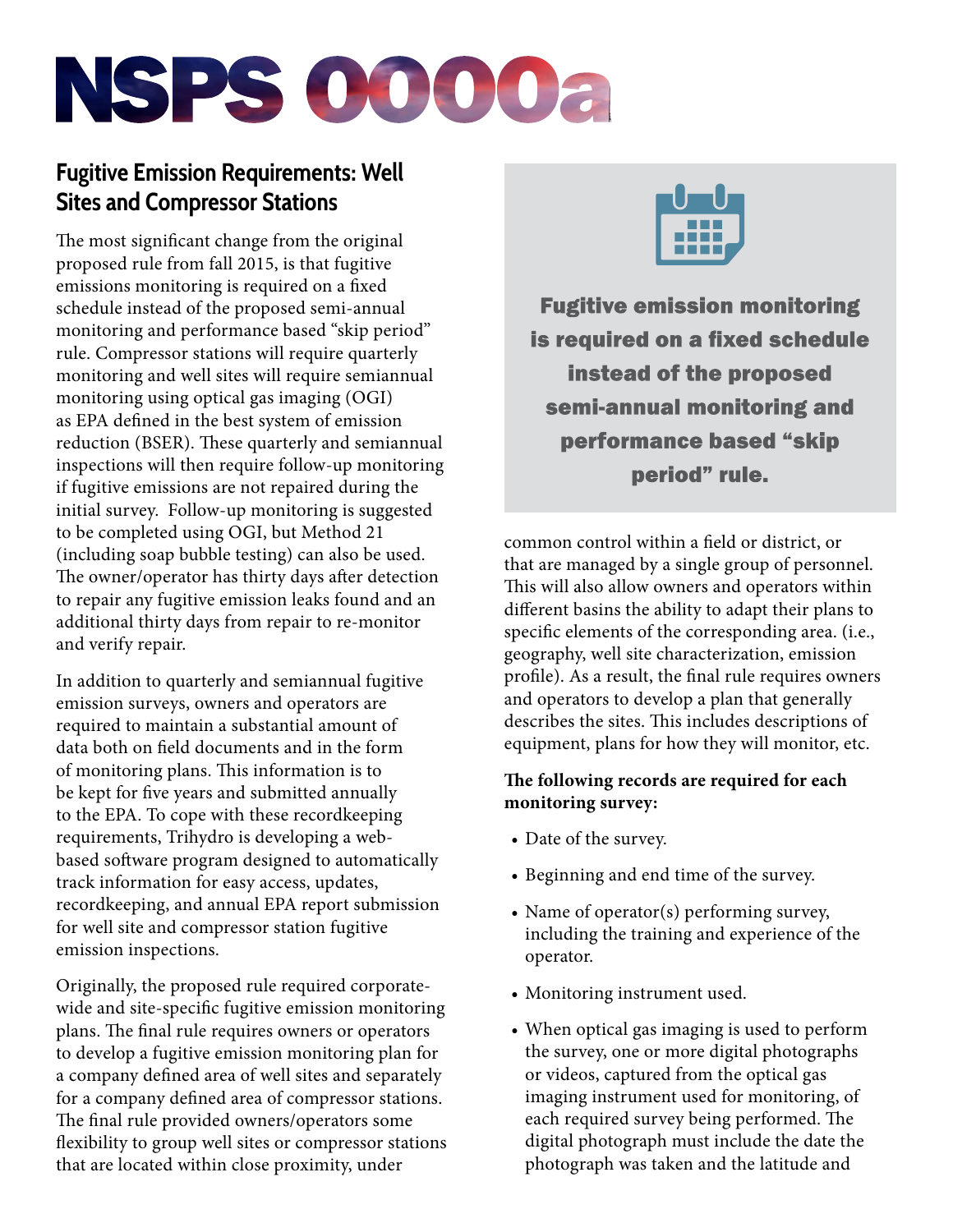

longitude of the collection of fugitive emissions components at a well site or collection of fugitive emissions components at a compressor station embedded within or stored with the digital file. As an alternative to embedded latitude and longitude within the digital file, the digital photograph or video may consist of an image of the monitoring survey being performed with a separately operating GPS device within the same digital picture or video, provided the latitude and longitude output of the GPS unit can be clearly read in the digital image.

- Fugitive emissions component identification when Method 21 is used to perform the monitoring survey.
- Number and type of components for which fugitive emissions were detected.
- Number and type of fugitive emissions components that were not repaired as required in §60.5397a(h).
- Number and type of difficult-to-monitor and unsafe-to-monitor fugitive emission components monitored.
- The date of successful repair of the fugitive emissions component.



- Number and type of fugitive emission components placed on delay of repair and explanation for each delay of repair.
- Type of instrument used to resurvey a repaired fugitive emissions component that could not be repaired during the initial fugitive emissions finding.
- Ambient temperature, sky conditions, and maximum wind speed at the time of the survey.
- Any deviations from the monitoring plan or a statement that there were no deviations from the monitoring plan.

#### **Other Changes with OOOOa**

Other changes in the final rule:

- 95% reduction on wet seal centrifugal compressors (except those on wellsites).
- Rod packing has to be replaced on reciprocating compressors on or before 26,000 hours of operations or 36 calendar months or the facility route emissions through a closed vent system under negative pressure.
- Pneumatic controllers at natural gas processing plants have to have zero natural gas bleed rate.
- Pneumatic controllers at locations other than natural gas processing plants are to have natural gas bleed rates no greater than 6 SCFH.
- Pneumatic pumps at natural gas processing plants are to have zero natural gas emissions.
- Pneumatic pumps at well sites are to have 95% control if there is an existing control. 95% control not required if routed to an existing control that achieves less than 95 percent or it is technically infeasible to route to the existing control device or process (non-greenfield sites only).